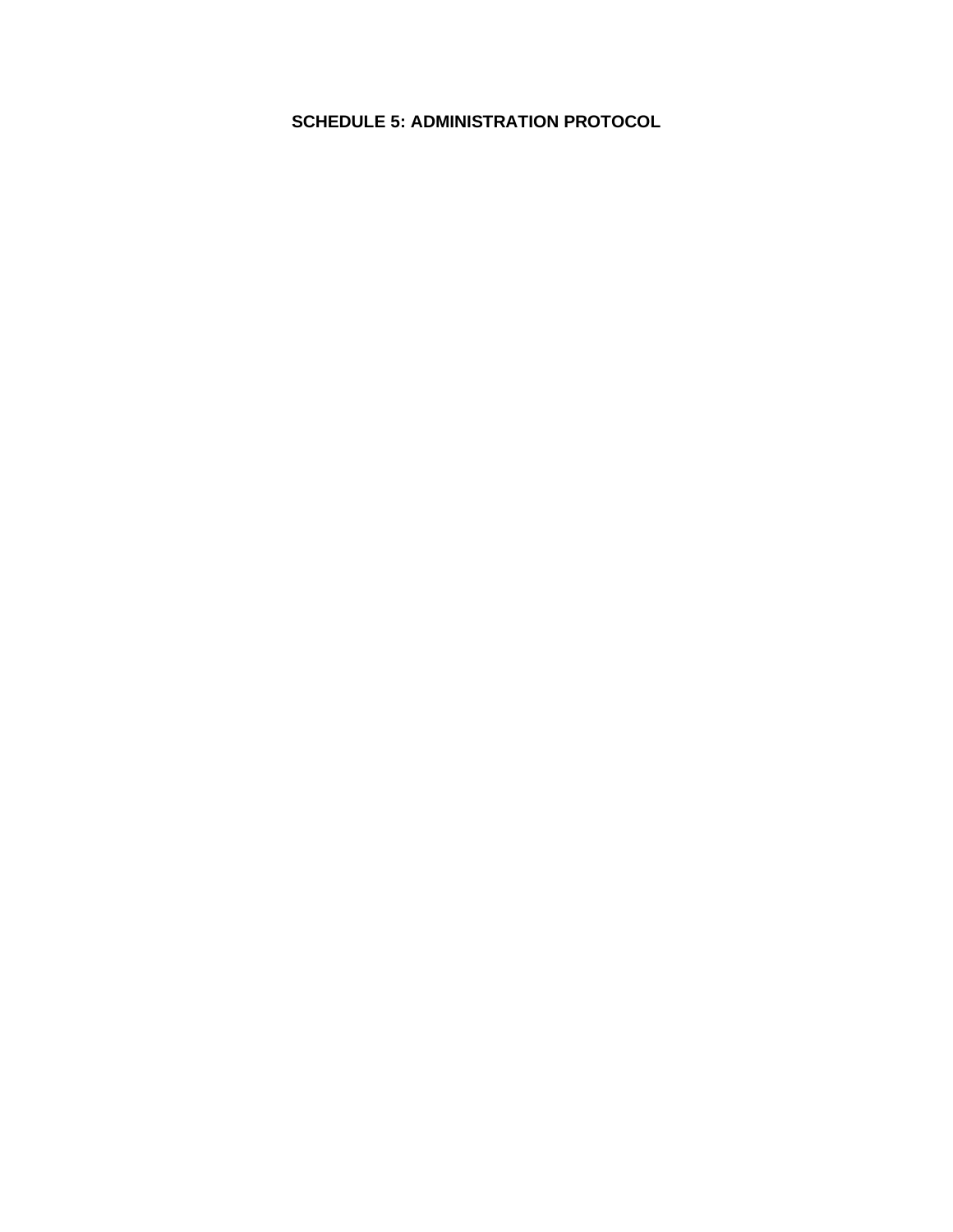# **SCHEDULE 5 TO THE FINAL SETTLEMENT AGREEMENT**

# **PROTOCOL FOR THE ADMINISTRATION OF CLAIMS AND THE DISTRIBUTION OF INDEMNITIES**

# **TABLE OF CONTENTS**

**Page No.**

| А.  | Release of the Explanatory Notice of the Final Settlement Agreement 3 |
|-----|-----------------------------------------------------------------------|
| В.  |                                                                       |
| C.  | Transmission of Claims to the Claims Administrator 6                  |
| D.  | Verification and processing of Claims by the Claims Administrator  7  |
| Е.  |                                                                       |
| F., | Payments to the Fonds d'aide aux actions collectives  10              |
|     |                                                                       |
|     |                                                                       |
|     |                                                                       |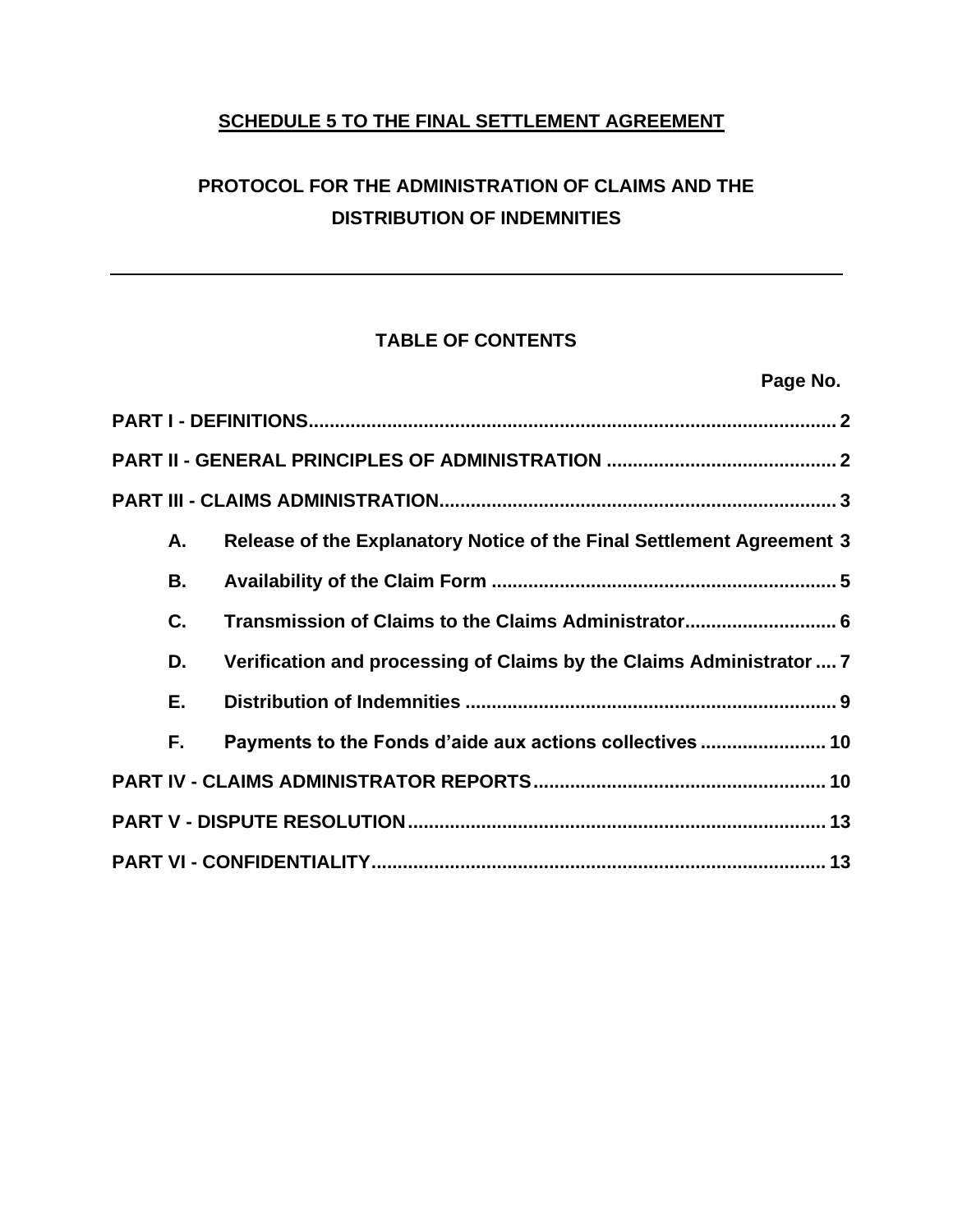#### <span id="page-2-0"></span>**PART I - DEFINITIONS**

1. For the purposes of this protocol for the administration of Claims and the distribution of indemnities to Class Members (the "**Administration Protocol**"), the same definitions as in the Final Settlement Agreement shall apply.

#### <span id="page-2-1"></span>**PART II - GENERAL PRINCIPLES OF ADMINISTRATION**

- 2. The Administration Protocol governs the process of administering Claims and distributing indemnities to Class Members in accordance with the Final Settlement Agreement (the "**Administration**").
- 3. The Claims Administrator shall:
	- a) Implement and comply with the Final Settlement Agreement, any Court judgment and the Administration Protocol;
	- b) Create, prior to the Approval Date, a secure and confidential online portal that Class Members can access to fill out their Claim Form. The Claims Administrator shall use secure web-based systems and allow electronic records to be maintained. The Claims Administrator shall ensure that the online portal is available and effective as of the Start Date of the Explanatory Notice Period;
	- c) Set up, upon filing of the Pre-Approval Application, a toll-free telephone line in Canada for Class Members to call, so that the Claims Administrator can advise them of the Final Settlement Agreement and the indemnities they may receive;
	- d) Establish, upon filing of the Pre-Approval Application, a website to answer questions from Class Members regarding the Final Settlement Agreement and compensation;
	- e) Ensure that all necessary measures, resources, systems and infrastructure are implemented within a reasonable time frame in order to effectively and diligently manage all Claims that may be submitted to it, including the measures identified in subsections 3(b), (c) and (d) of this Administration Protocol, taking into account the specific features of this file, in particular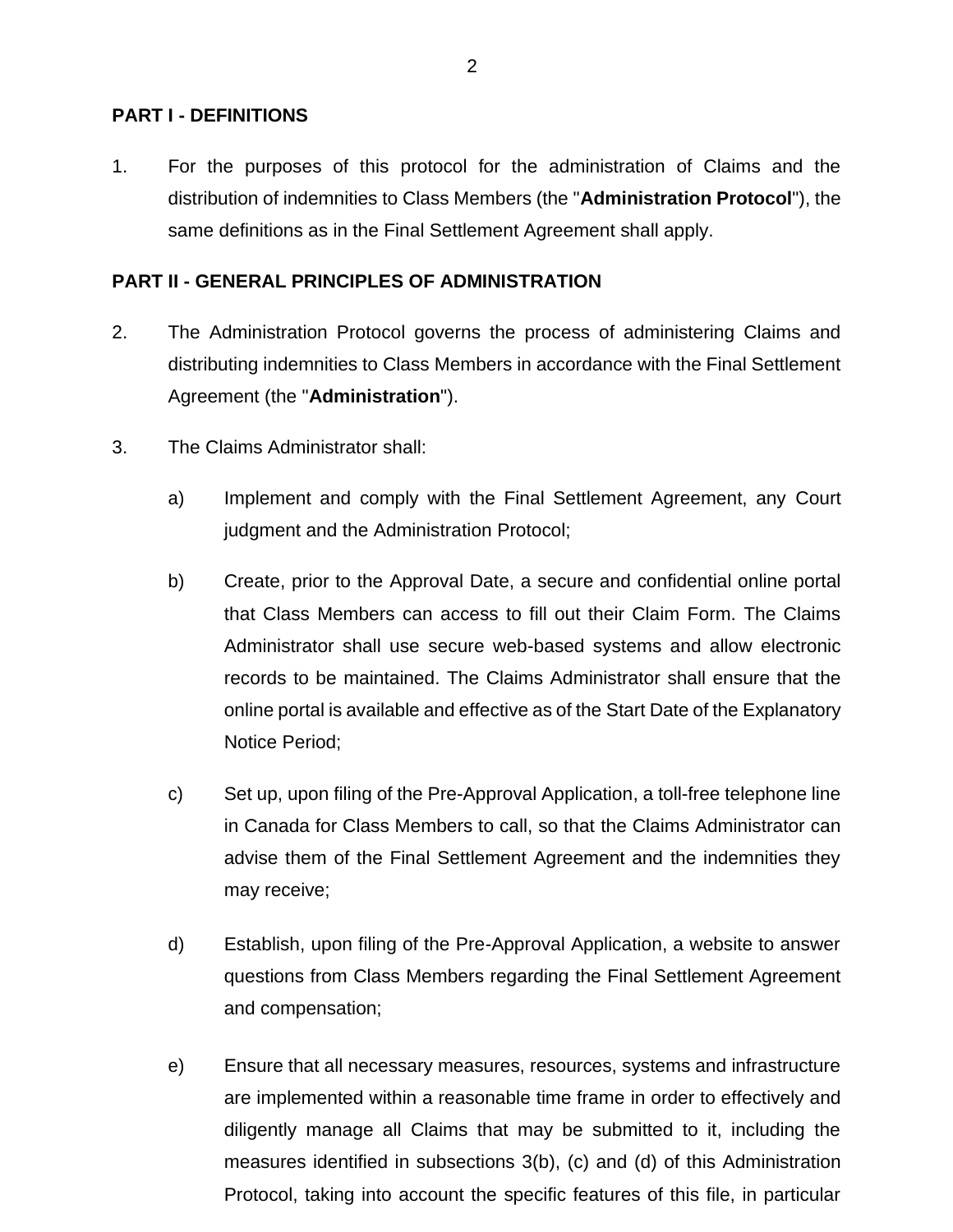the large number of Class Members and the fact that a large number of them only speak French;

- f) Ensure that all services are offered in French and English;
- g) Rely on the information provided by Desjardins regarding the identity of the Claimants;
- h) Follow the methods of communication with Class Members in accordance with the Administration Protocol and the Final Settlement Agreement;
- i) Receive, process and validate the Claims of Class Members;
- j) Pay the indemnities provided for in the Final Settlement Agreement and according to the terms and conditions set out therein.
- 4. The Parties have, by mutual agreement, chosen and appointed RicePoint Administration Inc. as Claims Administrator.

#### <span id="page-3-0"></span>**PART III - CLAIMS ADMINISTRATION**

5. As of the Approval Date, the Claims Administrator will initiate the claims process in order to allow Class Members to file their Claims in accordance with the detailed steps and terms in the Administration Protocol and the Final Settlement Agreement.

#### <span id="page-3-1"></span>**A. Release of the Explanatory Notice of the Final Settlement Agreement**

- 6. As of the Start Date of the Explanatory Notice Period, the Explanatory Notice on the Final Settlement Agreement shall be:
	- a) sent by Desjardins through Desjardins' AccèsD service to each Class Member with a Desjardins AccèsD account;
	- b) sent by Equifax, by mail identified as coming from Desjardins, to all current Desjardins members and clients who do not have an AccèsD account, and to all former Desjardins members and clients whose contact information is still sufficiently recent as to be able to rely on it;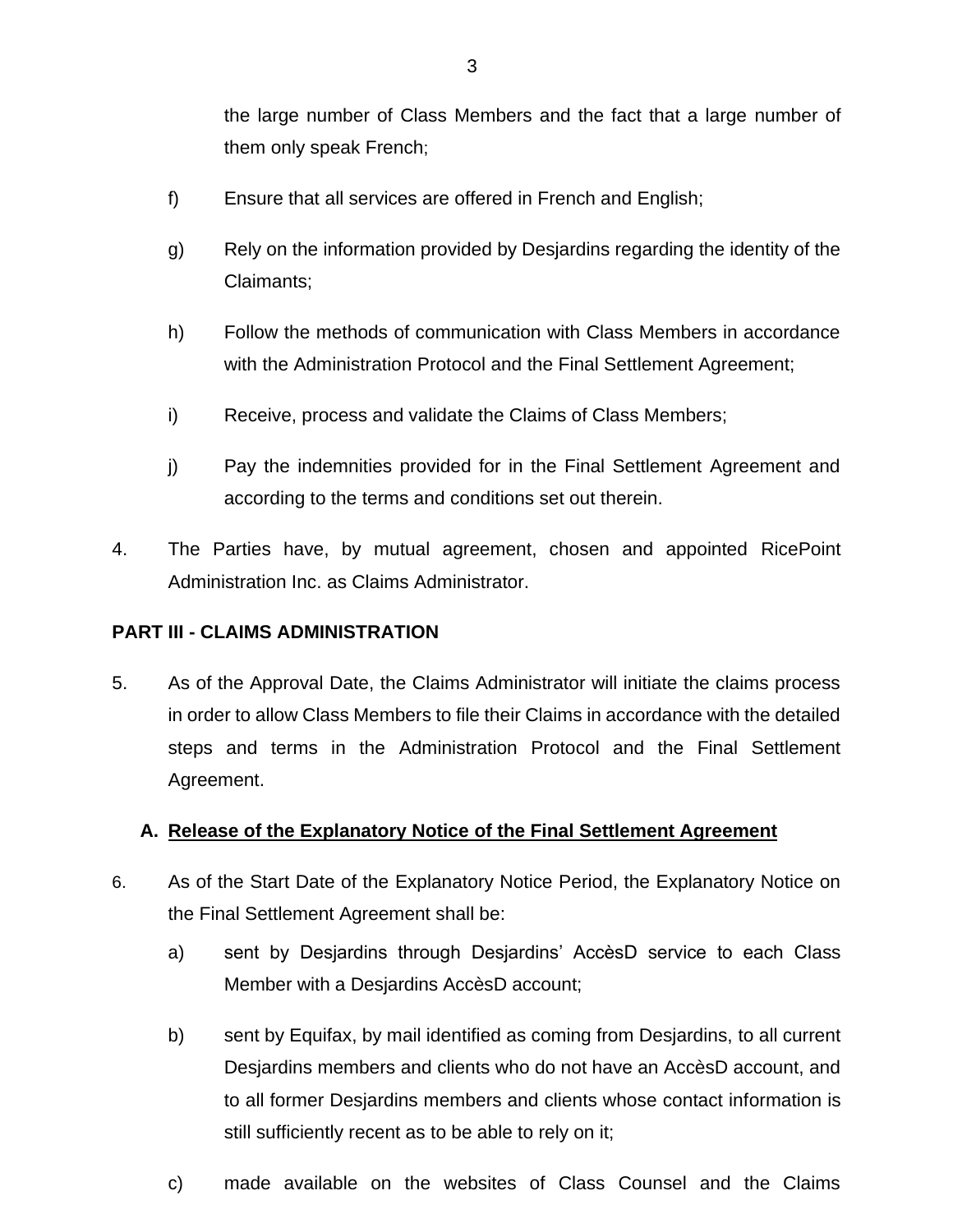#### Administrator;

- 6.1 As of the Start Date of the Explanatory Notice Period, Desjardins or the Claims Administrator will send Class Counsel, on a weekly basis, a written report with the number of Explanatory Notices sent the previous week to Class Members via AccèsD or by mail in accordance with subsections 6a) and 6b) of this Administration Protocol.
- 7. Following the transmission of the Explanatory Notice in the manner provided for in section 6 of this Administration Protocol, the Explanatory Notice shall be published in the following newspapers:
	- i) La Presse +;
	- ii) Le Devoir;
	- iii) Le Journal de Montréal;
	- iv) Le Journal de Québec;
	- v) The Montreal Gazette;
	- vi) The National Post (National Edition);
	- vii) Local newspapers for Québec regions, namely:
		- 1. Le Droit (Gatineau)
		- 2. La Voix de L'Est (Granby)
		- 3. La Tribune (Sherbrooke)
		- 4. Le Nouvelliste (Trois-Rivières)
		- 5. Le Quotidien (Saguenay)
	- viii) The Vancouver Sun;
	- ix) The Victoria Times-Colonist.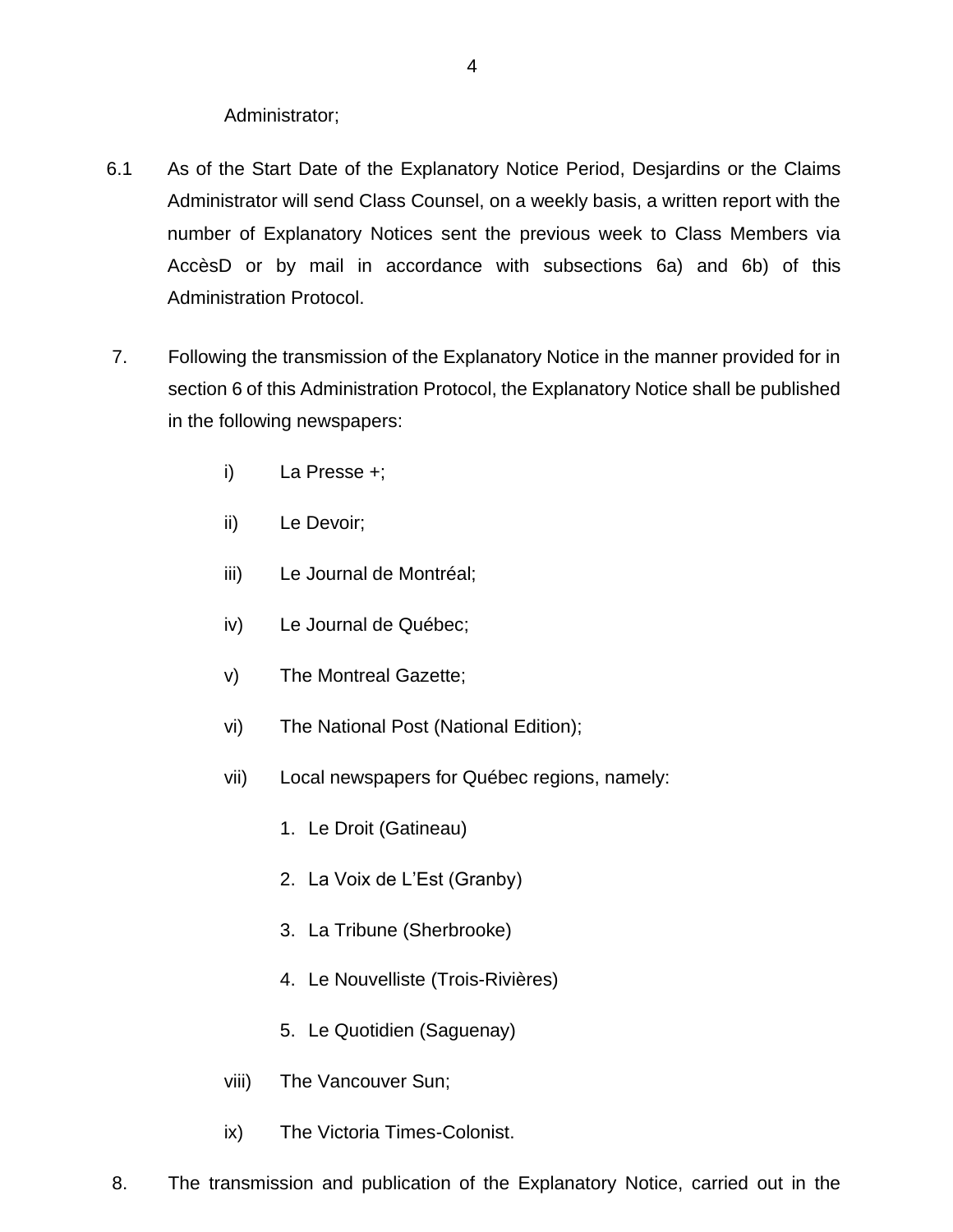manner provided for in sections 6 and 7 of this Administration Protocol, shall be completed during the Explanatory Notice Period.

- 8.1 As of the filing date of the Application for Pre-Approval, any person who communicates with the Claims Administrator via the telephone number set up in accordance with subsection 3 c) of this Administration Protocol, or who visits the Claims Administrator's website, established pursuant to subsection 3 d) of this Administration Protocol, will be informed of the possibility of registering on the Claims Administrator's website, by providing his/her email address, in order to obtain a reminder from the Claims Administrator concerning the right to file a Claim. This reminder will automatically be sent by the Claims Administrator, within 14 days from the publication of the Explanatory Notice in newspapers in accordance with section 7 of this Administration Protocol, to the email addresses of persons who so registered.
- 9. Subject to the content changes then applicable and to the Court's approval, the Explanatory Notices shall be published again, in the newspapers identified in section 7 of this Administration Protocol, between ninety (90) and sixty (60) days before the end of the Claim Period for Subclass 1 Members.
- 10. Subject to the content changes then applicable and to the Court's approval, the Explanatory Notices shall be published again, in the newspapers identified in subsections 7(i) to (vi), (viii) and (ix) of this Administration Protocol, between ninety (90) and sixty (60) days before the ends of Claim Year No. 1, Claim Year No. 2 and Claim Year No. 3.
- 11. The costs of publishing and sending the Explanatory Notices on the Final Settlement Agreement, except those relating to the websites of Class Counsel, will be borne by Desjardins, in addition to any other amount payable under the Final Settlement Agreement.

## <span id="page-5-0"></span>**B. Availability of the Claim Form**

- 12. The Claim Form will be available online, in both languages, on the portal set up by the Claims Administrator:
	- a) in the case of Class Members who will receive the Explanatory Notice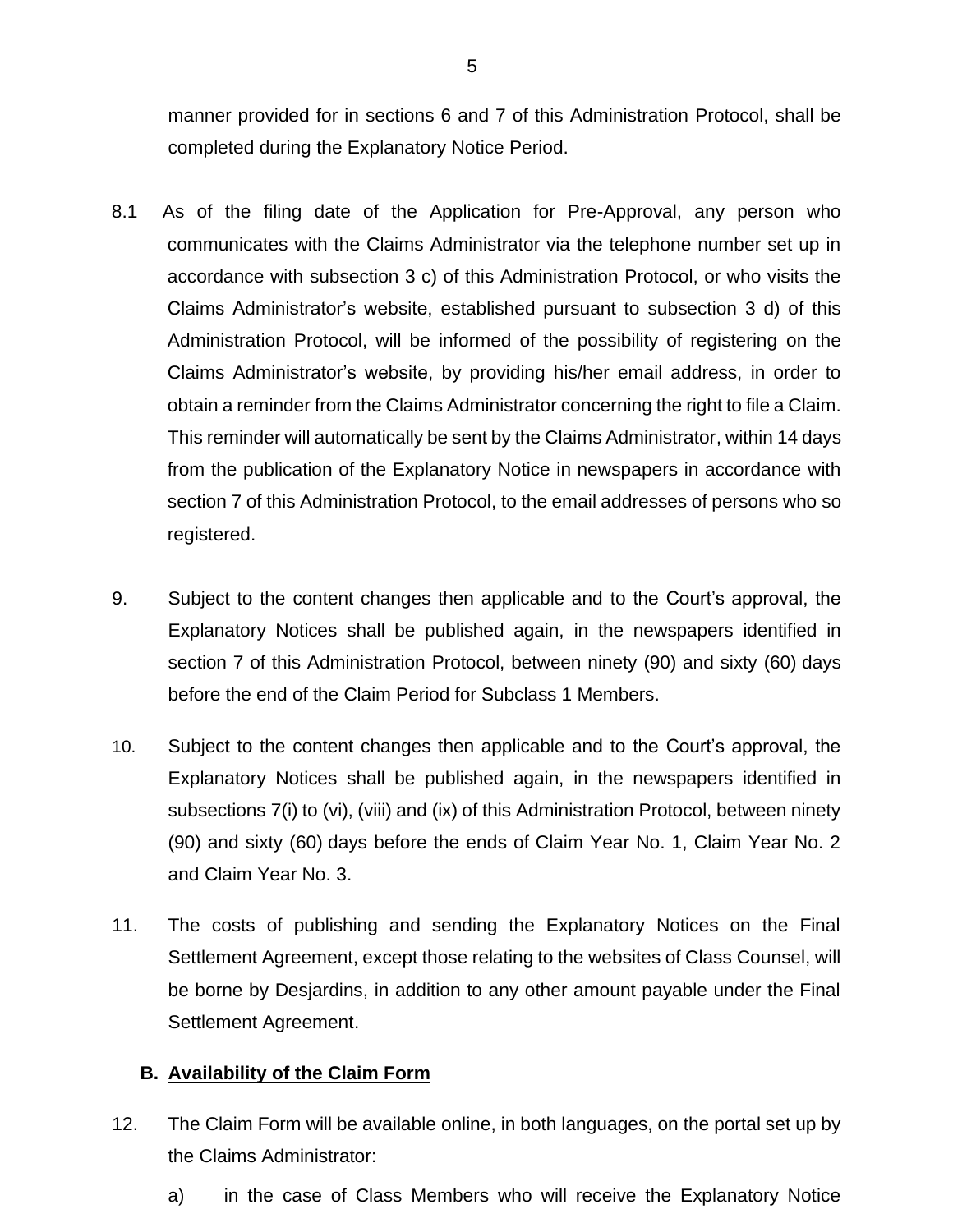pursuant to subsection 6(a) of this Administration Protocol, via a unique secure link in the Explanatory Notice that authenticates the identity of the Claimant, until the end of the Claim Period for Subclass 2 Members.

- b) in the case of Class Members who will receive the Explanatory Notice pursuant to subsection 6(b) of this Administration Protocol, via the Claims Administrator's website using the unique access code (a "unique reference number" or "UNR") to authenticate the identity of the Claimant contained in the Explanatory Notice.
- c) in the case of other Class Members, via the Claims Administrator's website upon publication of the Explanatory Notice in newspapers in accordance with section 7 of this Administration Protocol.
- 13. Desjardins undertakes to make reasonable efforts to ensure that the Claim Form is available in paper format, in both languages, within each Desjardins caisse and at each Desjardins point of service where employees are located from the Start Date of the Explanatory Notice Period until the end of the Claim Period for Subclass 2 Members.
- 14. Lastly, a link to the Claim Form will be available on Class Counsel's websites and Desjardins' website in a readily accessible location in the section on Protection Measures, the whole as of the publication of the Explanatory Notice in newspapers in accordance with section 7 of this Administration Protocol until the end of the Claim Period for Subclass 2 Members.

## <span id="page-6-0"></span>**C. Transmission of Claims to the Claims Administrator**

- 15. For Subclass 1 Members, the Claim Form must be submitted online or by mail to the Claims Administrator within the Claim Period for Subclass 1 Members.
- 16. For Subclass 2 Members, the Claim Form and the Documentary Evidence must be submitted online or by mail to the Claims Administrator within the Claim Period for Subclass 2 Members.
- 17. The Claims Forms will specifically indicate that Subclass 2 Members must only send copies of the Documentary Evidence as no originals will be returned by the Claims Administrator.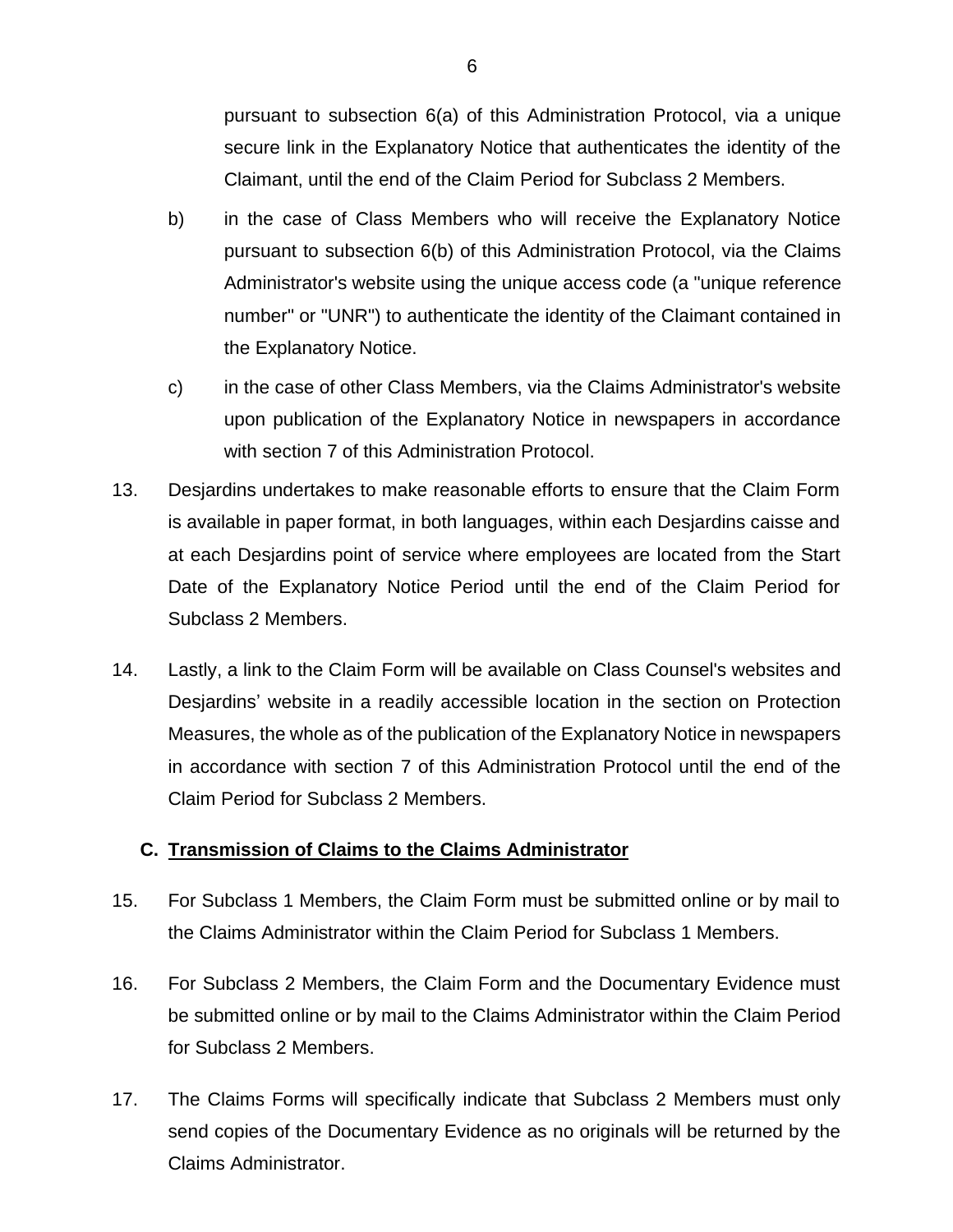#### <span id="page-7-0"></span>**D. Verification and processing of Claims by the Claims Administrator**

- 18. For the purpose of verifying the validity of the Claims, the Claims Administrator may contact any Claimant directly. Any failure by a Claimant to respond to the communications of the Claims Administrator within a reasonable time will result in the rejection of his or her Claim.
- 19. The decision by the Claims Administrator to pay or not pay an indemnity to a Claimant for a Claim filed as a Subclass 1 Member is final and cannot be appealed.
- 20. In order for a Claim submitted by a Subclass 2 Claimant to be determined to be valid by the Claims Administrator, the Claimant must send the Claims Administrator within the Claim Period for Subclass 2 Members a Claim Form:
	- a) in which the Claimant confirms that since the Disclosure, he/she/it has not been the subject of another data leak leading to an Identity Theft for which he/she/it has already obtained compensation; and
	- b) accompanied by Documentary Evidence; and
	- c) accompanied, if the Identity Theft is discovered more than six (6) months after the Approval Date, by proof that the Claimant has previously enrolled in a credit monitoring service offered by Equifax or TransUnion;
- 21. In order for a Claim submitted by a Subclass 2 Claimant to be determined to be valid by the Claims Administrator, the Documentary Evidence provided by the Claimant must demonstrate an Identity Theft, i.e., objectively demonstrate that the following facts likely occurred:
	- a) After January 1, 2017;
	- b) Personal information of the Claimant was used or modified. Personal information may include, for example: name, date of birth, address, social insurance number or ID numbers (health insurance, driver's licence, passport, etc.). Personal access data such as personal identification numbers (PINs), passwords or AccèsD codes are not considered Personal information;
	- c) To impersonate the Claimant in order to commit a fraudulent act, including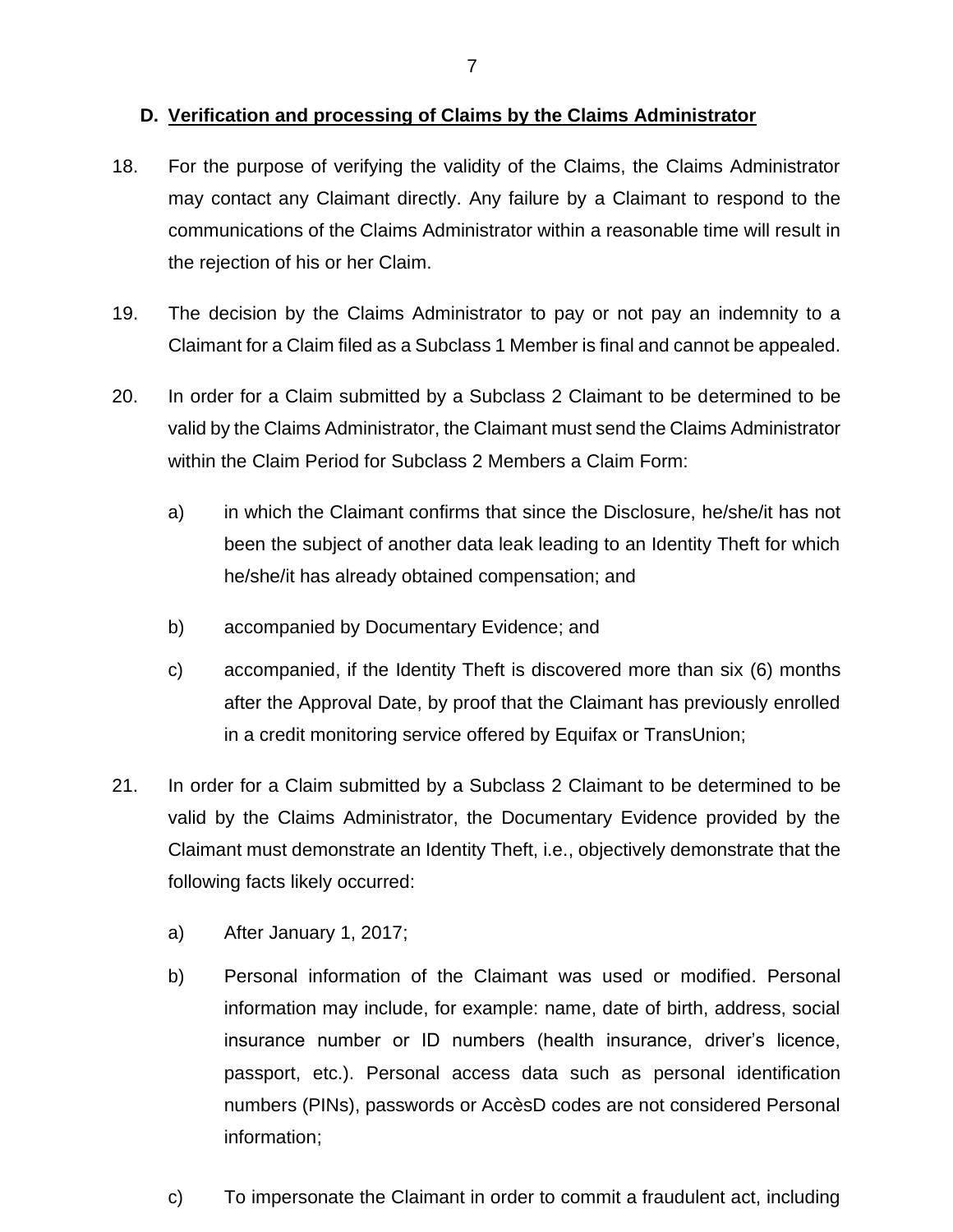but not limited to:

- i) Opening an account, including a chequing account, a savings account, a cellular subscription account, etc.; and/or
- ii) Taking control of a pre-existing account ("account takeover"); and/or
- iii) Applying for a credit card, prepaid card or financing such as a loan or margin; and/or
- iv) Performing a financial transaction, i.e., Interac transfer, purchase or cash advance, withdrawal or deposit, government assistance request, bill payment, money transfer, bank draft, etc.; and/or
- v) Purchasing insurance; and/or
- vi) Providing a guarantee or endorsement as part of a transaction.
- 22. Identity Theft excludes fraudulent transactions on a credit card that was lawfully obtained by the Claimant.
- 23. In the event that the Claims Administrator considers that the Documentary Evidence submitted by a Subclass 2 Member is incomplete, deficient, insufficient or does not allow for a conclusion of Identity Theft, the Claims Administrator shall contact the Claimant within 60 days following the filing of the Documentary Evidence to inform him/her. From the day the Claims Administrator contacts the Claimant, the Claimant will have a period of 45 days to send new Documentary Evidence in support of the Claim, to complete it or to remedy any defect indicated. If the Claimant fails to send new Documentary Evidence in support of the Claim within the prescribed period, the Claim will be rejected by the Claims Administrator.
- 24. Following receipt of this new Documentary Evidence in support of the Claim within the prescribed period, the Claims Administrator will decide if it will pay an indemnity to the Claimant.
- 25. The decision of the Claims Administrator to pay, or not, an indemnity to a Claimant for a Claim filed as a Subclass 2 Member is final and cannot be appealed**.**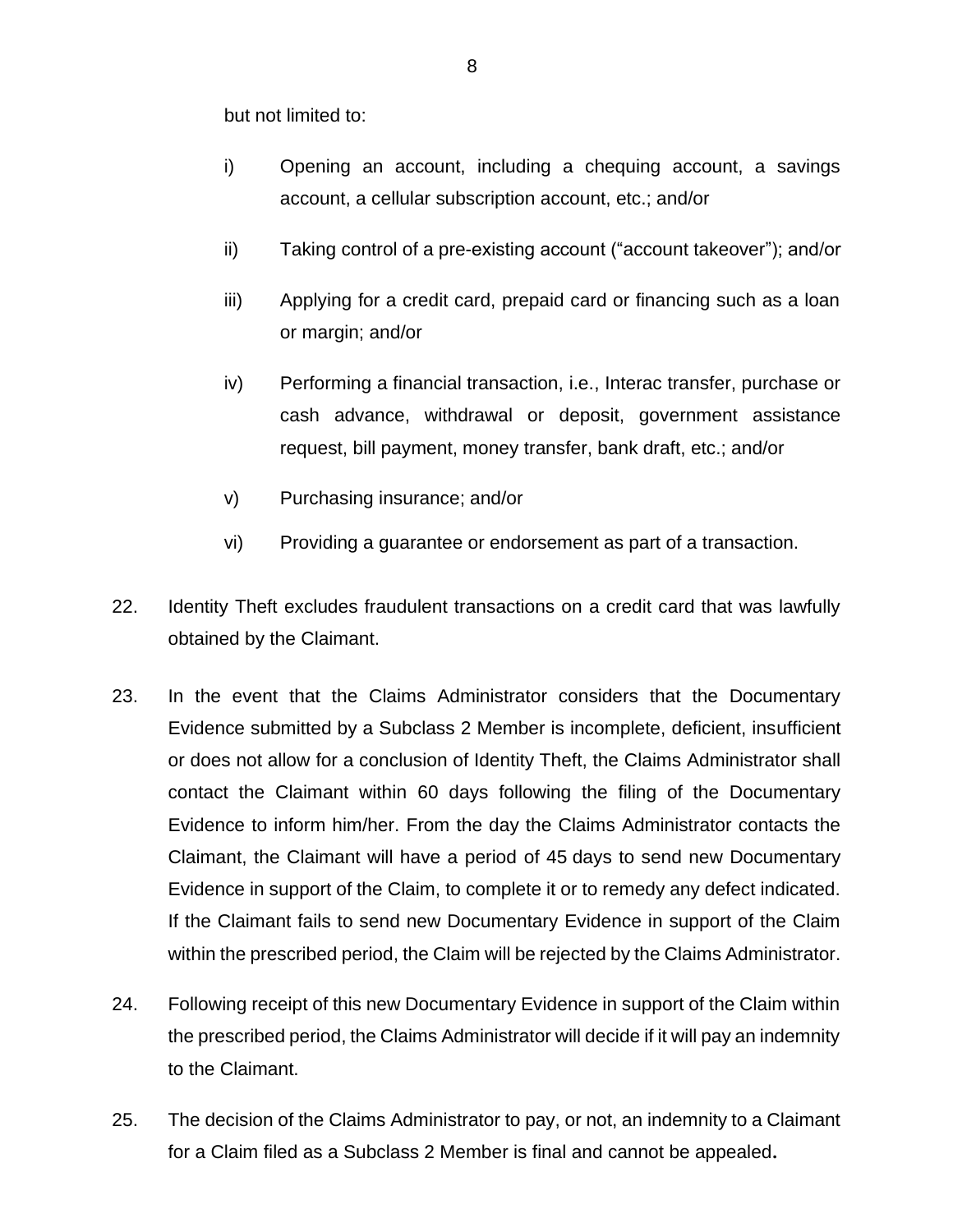#### <span id="page-9-0"></span>**E. Distribution of Indemnities**

- 26. The Claims Administrator will indemnify Subclass 1 Members who submit valid Claims by cheque payable to the Claimant or by bank transfer, within 90 days following the end of the Claims Period for Subclass 1 Members. It is understood that Desjardins will have previously sent to the Claims Administrator the amount required, subject to the Subclass 1 Limit.
- 27. The Claims Administrator will indemnify Subclass 2 Members who submit valid Claims by cheque payable to the Claimant or by bank transfer, within 90 days following the end of the applicable Claim Year. It is understood that Desjardins will have previously sent to the Claims Administrator, for each Applicable Claim Year, the amount required, subject to the Subclass 2 Limit.
- 28. In addition, with respect to Subclass 2 Members, notwithstanding sections 17 and 18 of the Final Settlement Agreement and in accordance with section of the Final Settlement Agreement, if, at the End of the Claim Period for Subclass 2 Members:
	- a) the valid Claims received during Claim Year No. 1 exceeded the Annual Limit for Claim Year No. 1 and that, in accordance with paragraph 18 of the Final Settlement Agreement, the amounts of the indemnities paid to the Claimants were reduced in proportion to the total amount of the valid Claims filed during Claim Year No. 1; and
	- b) the Annual Limit for Claim Year No. 2 and/or Claim Year No. 3 were not reached;

the difference between the Annual Limit for Claim Year No. 2 and/or Claim Year No. 3 and the total amount of the valid Claims of Subclass 2 Members filed during these respective periods will be paid by the Claims Administrator by cheque payable to the Claimant or by bank transfer, within thirty (30) days of the end of the Claim Period for Subclass 2 Members, to Claimants who filed a valid Claim for Claim Year No. 1 up to the difference between the amount of \$1,000 and the indemnity paid for Claim Year No. 1 to the Claimants.

29. For each Claimant, the Claims Administrator will keep a record identifying the following: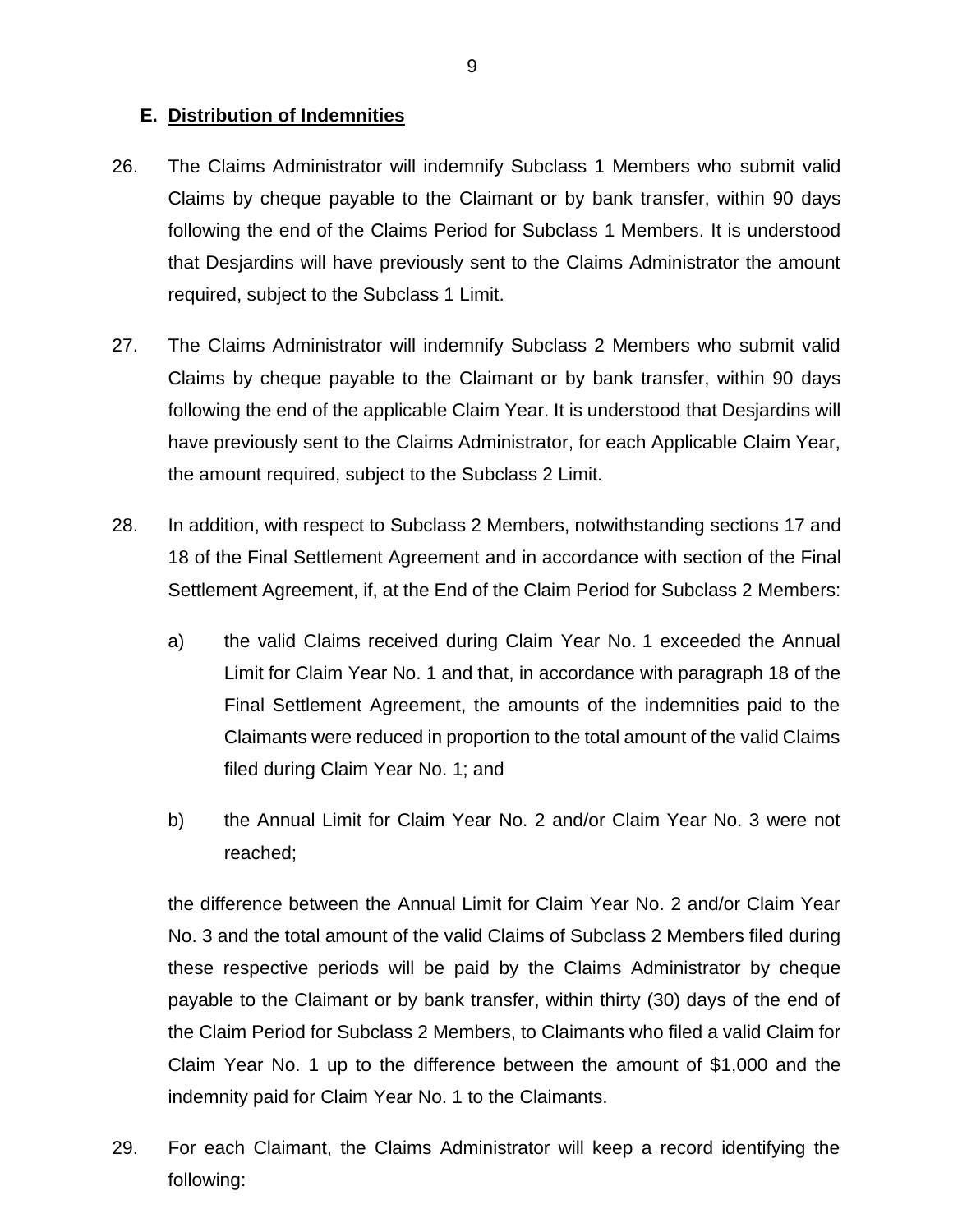- a) Date of receipt of the Claim Form (and, in the case of Subclass 2 Members, date of receipt of Documentary Evidence and a copy of any communication between the Claims Administrator and the Claimant regarding the Documentary Evidence);
- b) the contact information of the Claimant;
- c) a copy of the Claim Form and, if applicable, the Documentary Evidence;
- d) the decision whether to pay an indemnity to the Claimant;
- e) the amount of the indemnity paid to the Claimant; and
- f) in the event of a refusal to pay an indemnity to the Claimant, the reason for the refusal.

## <span id="page-10-0"></span>**F. Payments to the Fonds d'aide aux actions collectives**

30. The Claims Administrator will be responsible for withholding from each indemnity to be paid to Class Members who have submitted valid Claims any amount payable to the Fonds d'aide under the *Regulation respecting the percentage withheld by the Fonds d'aide aux actions collectives.*

## <span id="page-10-1"></span>**PART IV - CLAIMS ADMINISTRATOR REPORTS**

- 31. Within 120 days of the end of the Claim Period for Subclass 1 Members, the Claims Administrator will send Class Counsel and Desjardins Counsel a detailed report indicating:
	- a) the total number of Subclass 1 Members who received an indemnity;
	- b) for each level of compensation set out in Table 1, section 12 of the Final Settlement Agreement, the total number of Subclass 1 Members who received such indemnity;
	- c) the total value of the indemnities paid by the Claims Administrator to Subclass 1 Members;
	- d) the total number of Subclass 1 Members to whom the Claims Administrator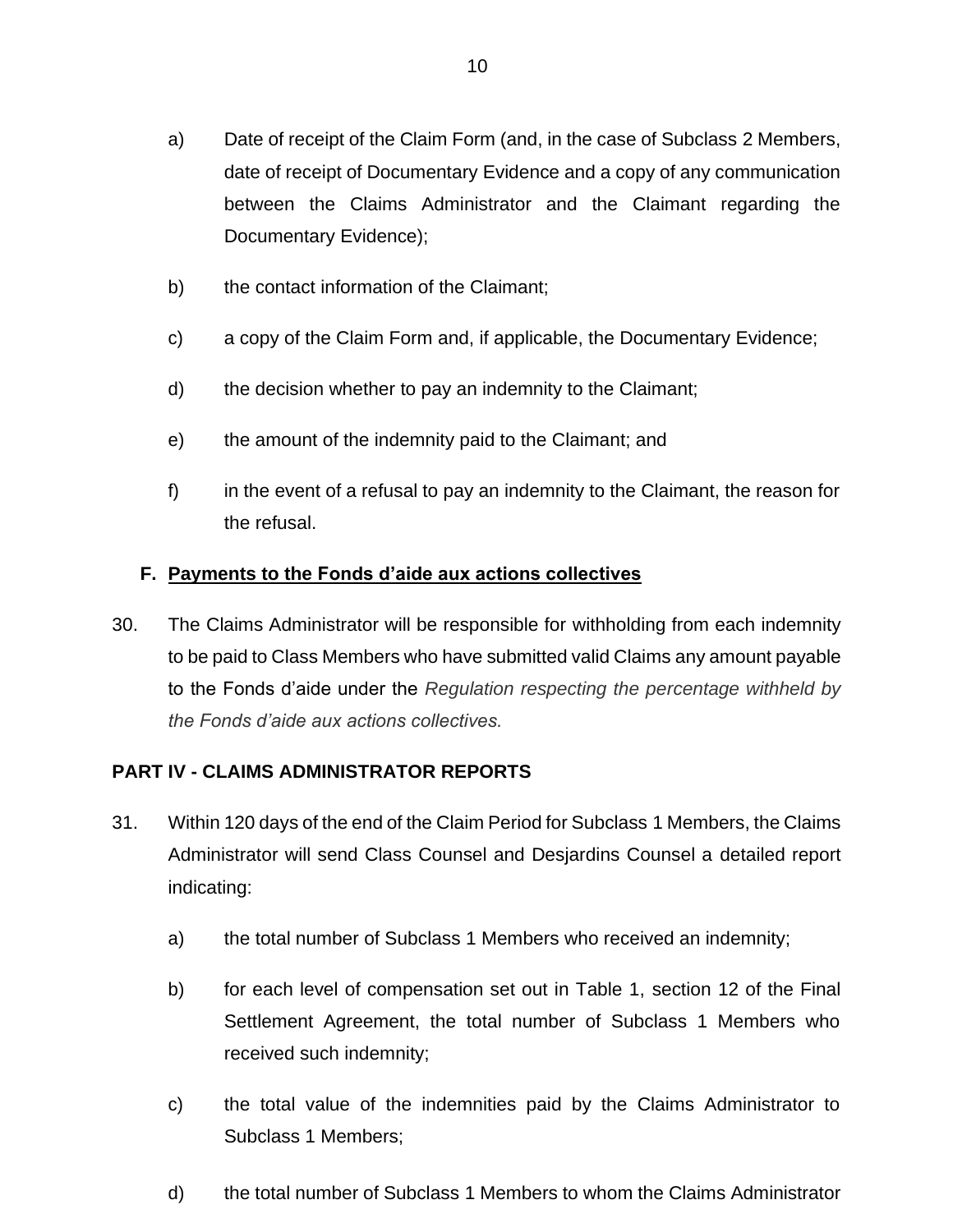has refused to pay an indemnity;

- e) for each of the Subclass 1 Members to whom the Claims Administrator has refused to pay an indemnity, the reason for the refusal to pay said indemnity; and
- f) the total value of the indemnities claimed by the Subclass 1 Members to which the Claims Administrator has refused to pay an indemnity.
- 32. Within 120 days of the end of each of the Claims Years, the Claims Administrator will send Class Counsel and Desjardins Counsel a detailed report indicating, for the Claim Year just passed:
	- a) the total number of Subclass 2 Members who received an indemnity;
	- b) the total value of the indemnities paid by the Claims Administrator to Subclass 2 Members;
	- c) for each of the Subclass 2 Members who received an indemnity, the amount of said indemnity;
	- d) the total number of Subclass 2 Members who received an indemnity as Subclass 1 Members;
	- e) for each of the Subclass 2 Members to whom the Claims Administrator has refused to pay an indemnity, the reason for the refusal to pay said indemnity; and
	- f) the total value of the indemnities claimed by the Subclass 2 Members to which the Claims Administrator has refused to pay an indemnity.
- 33. In addition to the detailed report provided for in section 31 of this Administration Protocol, the Claims Administrator will send to Class Counsel and Desjardins Counsel, at the end of each month in the Claim Period for Subclass 1 Members, a detailed report indicating, for the past month:
	- a) the total number of Subclass 1 Members who filed a Claim;
	- b) for each level of compensation set out in Table 1, section 12 of the Final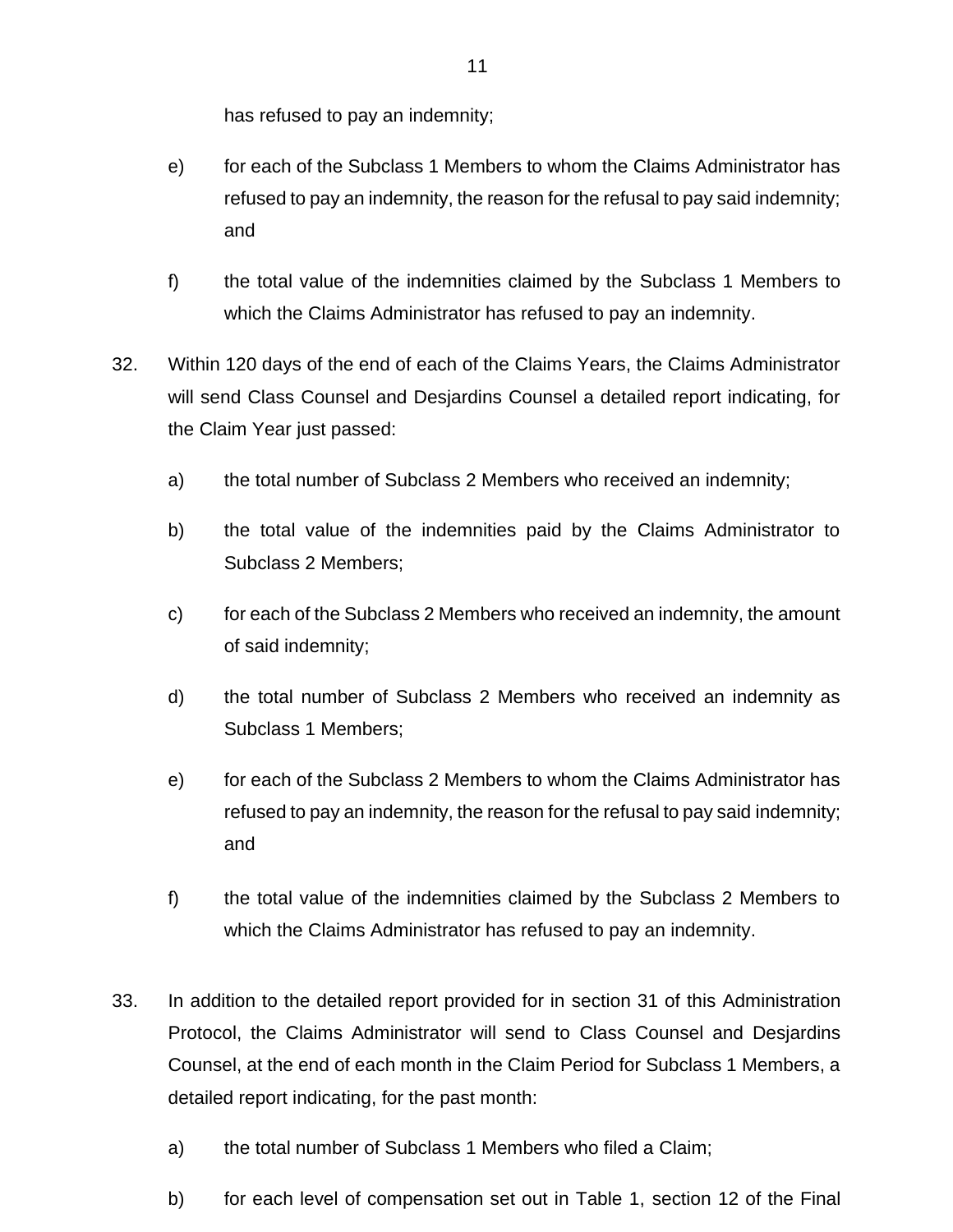Settlement Agreement, the total number of Subclass 1 Members who filed a Claim for the corresponding level;

- c) the total value of the Claims filed by Subclass 1 Members;
- d) the total number of Claims filed by the members of Subclass 1 that the Administrator considers to be invalid Claims;
- e) for each of the Claims filed by the Subclass 1 Members that the Claims Administrator considers to be an invalid Claim, the reason why the Administrator considers it an invalid Claim;
- f) the total value of the Claims filed by the Subclass 1 Members which the Administrator considers to be invalid Claims;
- g) the total value of the Claims that are still being analyzed;
- h) the total value of the Claims filed by Subclass 1 Members that the Claims Administrator considers to be valid Claims;
- 34. In addition to the detailed reports provided for in section 32 of this Administration Protocol, the Claims Administrator will send to Class Counsel and Desjardins Counsel, on a quarterly basis during each of the Claim Years, a detailed report indicating, for the three months just passed:
	- a) the total number of Subclass 2 Members who filed a Claim;
	- b) the total value of the Claims filed by Subclass 2 Members;
	- c) the total number of Claims filed by Subclass 2 Members that the Administrator considers to be invalid Claims;
	- d) for each of the Claims filed by Subclass 2 Members that the Claims Administrator considers to be an invalid Claim, the reason why the Administrator considers it an invalid Claim;
	- e) the total value of the Claims filed by Subclass 2 Members which the Administrator considers to be invalid Claims;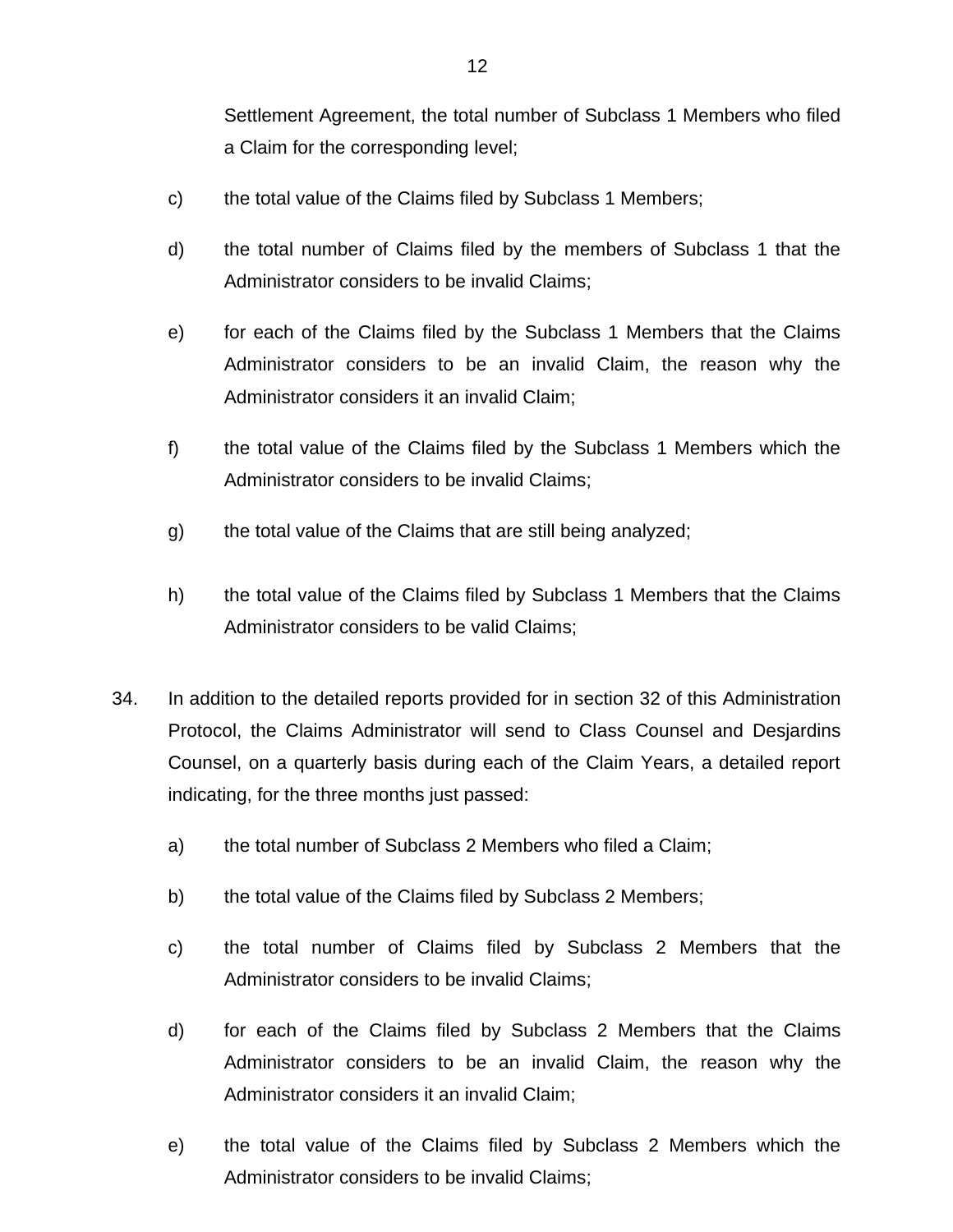- f) the total value of the Claims that are still being analyzed;
- g) the total value of the Claims filed by Subclass 1 Members which the Claims Administrator considers to be valid Claims.
- 35. As soon as possible at the end of the Claim Period for Subclass 2 Members and after all indemnities have been paid for all valid Claims, the Claims Administrator shall send a Final Report of Administration to the Court, Class Counsel and Desjardins Counsel.
- 36. At the same time, the Claims Administrator shall send a report to Class Counsel and Desjardins Counsel indicating all indemnity cheques that remain uncashed, as well as any amount that remains to be paid to the Fonds d'aide, if applicable.

## <span id="page-13-0"></span>**PART V - DISPUTE RESOLUTION**

- 37. In the event that the Claims Administrator needs clarification or direction in relation to the Administration, it is authorized to communicate in writing with Class Counsel and Desjardins Counsel, ensuring that both Class Counsel and Desjardins Counsel are copied on each of its written communications, without exception.
- 38. Class Counsel and Desjardins Counsel shall jointly send clarifications or directives to the Claims Administrator within fifteen (15) days. In the event that Class Counsel and Desjardins Counsel do not agree on the clarifications or directives to be sent to the Claims Administrator at the end of this fifteen (15) day period, they will jointly inform the Claims Administrator, and the Claims Administrator and/or Class Counsel and/or Desjardins Counsel will then be able to apply to the Court to obtain said clarifications or instructions regarding the administration of the Claims.
- 39. During the Administration and until the end of the Claim Period for Subclass 2, the Claims Administrator will provide periodic updates to Class Counsel on the conduct of the Administration every two (2) months, or upon the occurrence of any significant development or event during the Administration.

## <span id="page-13-1"></span>**PART VI - CONFIDENTIALITY**